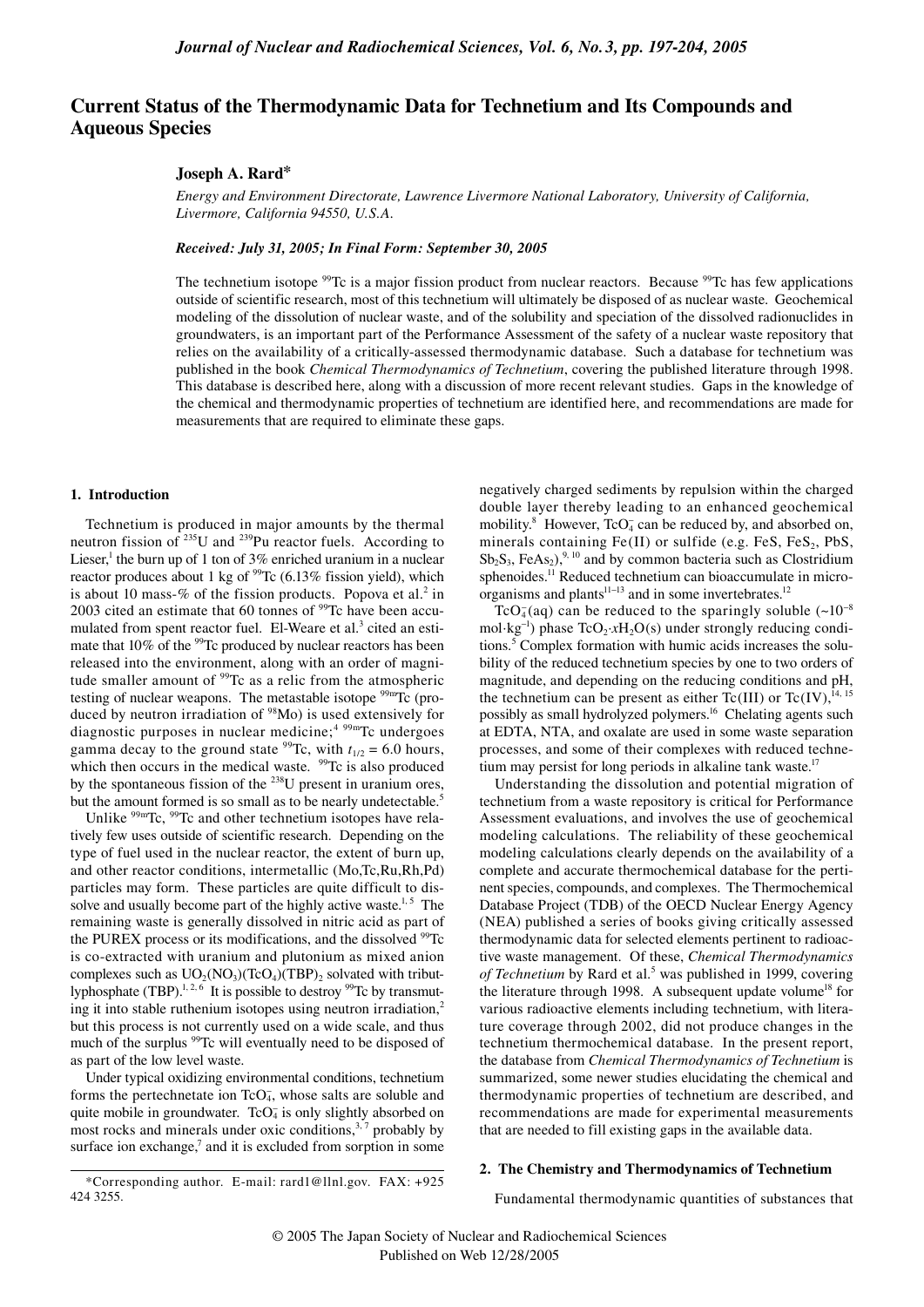are included in thermochemical databases are the standard molar heat capacity at constant pressure  $C_{p,m}^{\circ}$ , the standard molar entropy  $S<sub>m</sub>^{\circ}$ , the standard molar enthalpy of formation  $\Delta_f H_{\text{m}}^{\circ}$ , the standard molar Gibbs free energy of formation  $\Delta_f G_{\text{m}}^{\circ}$ , and the equilibrium constant *K*. Because some of these thermodynamic quantities contain redundant information, not all of them will appear in a particular database. The standard entropy of a pure element is required for the calculation of  $\Delta_f S^{\circ}_{m}$ and, in combination with  $\Delta_f H_{\text{m}}^{\circ}$ , of the values of  $\Delta_f G_{\text{m}}^{\circ}$ .

**2.1. Technetium metal.** Technetium metal occurs as a hcp crystal ( $P6_3/mmc$  space group) up to the melting point of (2430)  $\pm$  30) K.<sup>5</sup> Heat capacities available at the time of the NEA review were limited to those of Trainor and Brodsky<sup>19</sup> from 3 to 15 K, which yield the Debye temperature and electronic heat capacity coefficient, and of Spitsyn et al. $^{20}$  from about 950 to 1600 K from thermal diffusion measurements. Unfortunately, the heat capacities of Spitsyn et al. were only presented graphically and not numerically. Fernández Guillermet and Grimvall<sup>21</sup> calculated the heat capacities and entropies of  $Tc$ (cr) with a theoretically-motivated model, using the concept of a temperaturedependent entropy Debye temperature  $\theta^s$ , which is based on a logarithmic average of phonon frequencies, and an empirical relation between  $\theta^s$  for the corresponding 4d and 5d elements. For Tc(cr) and Re(cr) their empirical relations yield  $\theta^s$ (Tc, cr,  $T$ ) = (1.198  $\pm$  0.016) $\theta^s$ (Re, cr, *T*), and values of  $\theta^s$ (Tc, cr, *T*) thus calculated were used to calculate the vibrational contribution to the heat capacity and entropy. The heat capacities and entropies of  $Tc$ (cr) recommended for the NEA review<sup>5</sup> from 7.86 K (superconducting transition temperature) to 2430 K (melting temperature) were based on this approach, but were revised using a more recent critical evaluation for Re(cr) to redetermine  $\theta^{\rm S}$ (Re, cr, *T*). Heat capacity differences between the source model<sup>21</sup> and the revised model<sup>5</sup> are very small near room temperature, but above about 500 K the differences become significant and increase with temperature, reaching a difference of about 8% at 1600 K.

Shirasu and Minato<sup>22</sup> subsequently determined the heat capacities of Tc(cr) from 323 to 1073 K using differential scanning calorimetry. Their results essentially confirm the calculated results reported in Reference 5 in this temperature region. Figure 1 compares these  $C_{p,m}^{\circ}$  values with those from two other recent determinations<sup>23, 24</sup> and <sup>#</sup>the model calculations. The experimental  $C_{p,m}^{\circ}$ values of van der Laan and Konings<sup>23</sup> are somewhat higher than those of Reference 22, whereas those of Boucharat<sup>24</sup> are very low.

The measurements of van der Laan and Konings<sup>23</sup> were made using a  $Tc_{0.85}Ru_{0.15}$  alloy that was obtained by transmutation of part of the <sup>99</sup>Tc to <sup>100</sup>Ru, and it was non-uniform in composition. Their calculation of  $C_{p,m}^{\circ}$  for Tc(cr) required two approximations: i) that the heat capacities measured for their non-uniform sample are equal to those of a uniform sample having the average composition, and ii) the heat capacity change from forming the alloy is zero. Considering the uncertainty introduced by these approximations, the agreement of their results $23$  with the recommended values<sup>5</sup> is satisfactory. The minimum and maximum exhibited by the heat capacities of Boucharat<sup>24</sup> are quite improbable for a metal that has the same crystal structure over the studied temperature interval, and probably result from significant chemical contamination of Boucharat's Tc(cr) sample or a serious calibration error for the differential scanning calorimeter.

The excellent agreement of the experimental heat capacities of Shirasu and Minato<sup>22</sup> with those recommended in Reference 5 gives us considerable confidence in the recommended values. However, the calculation of  $S<sub>m</sub><sup>o</sup>$  requires the evaluation of

 $\int_0^T \{ (C_{p,m}^{\circ}/T) dT \}$ , and there are no experimental  $C_{p,m}^{\circ}$  data between *T*=0

15 and 323 K to compare with the calculated values.<sup>5</sup> The theoretical-based model using the entropy Debye temperature methodology begins to loose its validity below about 100 K, resulting



**Figure 1.** Comparison of experimental heat capacities of technetium metal to those recommended in Reference 5. "Present data" refers to the differential scanning calorimetric measurements of Shirasu and Minato.22 Reprinted from the Journal of Alloys and Compounds, volume 337, Y. Shirasu and K. Minato, Heat Capacities of Technetium Metal and Technetium-Ruthenium Alloy, pages 243–247, copyright 2002, with permission from Elsevier.

in some uncertainty in the integral at low temperatures, and consequently in the calculated  $S<sub>m</sub>$  values. Heat capacity measurements for high purity  $Tc$ (cr) in this temperature region are definitely needed.

Assessed thermodynamic values for  $Tc(g)$  are available from a combination of statistical thermodynamic calculations combined with enthalpies of sublimation from three independent studies.<sup>5</sup> Although the latter measurements have appreciable uncertainty, the recommended results should be adequate for most applications.

**2.2. Technetium oxides and hydrous oxides.** Two solid oxides in the technetium-oxygen system have been chemically and structurally characterized:<sup>5</sup> TcO<sub>2</sub>(cr) which occurs in the monoclinic space group  $P2_1/c$ , and  $Tc_2O_7(cr)$  which occurs in the orthorhombic space group Pbca. Tc<sub>2</sub>O<sub>7</sub>(cr) melts at (392.7  $\pm$ 0.1) K and extrapolation of the vapor pressures of  $Tc_2O_7(1)$ yields an estimated normal boiling temperature of 584 K. Equations for the vapor pressures of Tc<sub>2</sub>O<sub>7</sub>(cr) and Tc<sub>2</sub>O<sub>7</sub>(l) as functions of temperature are given in Table 1. Several other

**TABLE 1: Parameters for the Vapor Pressure Equation**   $\ln(p/\text{bar}) = a + b(K/T) + c\ln(T/K)$  for Tc(cr) and Various **Inorganic Technetium Compoundsa**

| Phase                        | a       | h         | $\mathcal{C}$ | Temperature<br>Range $/K$ |
|------------------------------|---------|-----------|---------------|---------------------------|
| $Tc$ (cr)                    | 17.342  | $-80978$  |               | $\approx$ 1900–2350       |
| $Tc_2O_7(s)$                 | 35.469  | $-16590$  |               | 362.2-391.2               |
| $Tc_2O_7(1)$                 | 14.101  | $-8222.5$ |               | 393.3-529.4               |
| $TcF_6$ (cr. ortho.)         | 88.0741 | $-8208.3$ | $-10.787$     | 256.83-267.68             |
| $\text{TeF}_6$ (cr, cubic)   | 28.6883 | $-5015.0$ | $-2.295$      | 268.32-310.03             |
| $TcF_6(1)$                   | 50.5040 | $-5537.5$ | $-5.8036$     | 311.11-324.82             |
| TcO <sub>3</sub> F(s)        | 22.042  | $-7459.0$ |               | 264.37-291.43             |
| TcO <sub>3</sub> F(1)        | 12.761  | $-4753.9$ |               | 291.43-324.97             |
| $TCP_4(solid I)$             | 31.718  | $-12793$  |               | 298.15-357.7              |
| TcOF <sub>4</sub> (solid II) | 21.702  | $-9210$   |               | 357.7-406                 |
| TcOF <sub>4</sub> (1)        | 16.682  | -5844     |               | 406–423                   |

<sup>a</sup>The information in this table was taken from Reference 5, which should be consulted for references and estimated uncertainties. The parameters for Tc(cr) were calculated from an equation for the Gibbs free energy of sublimation given in their Appendix B.2.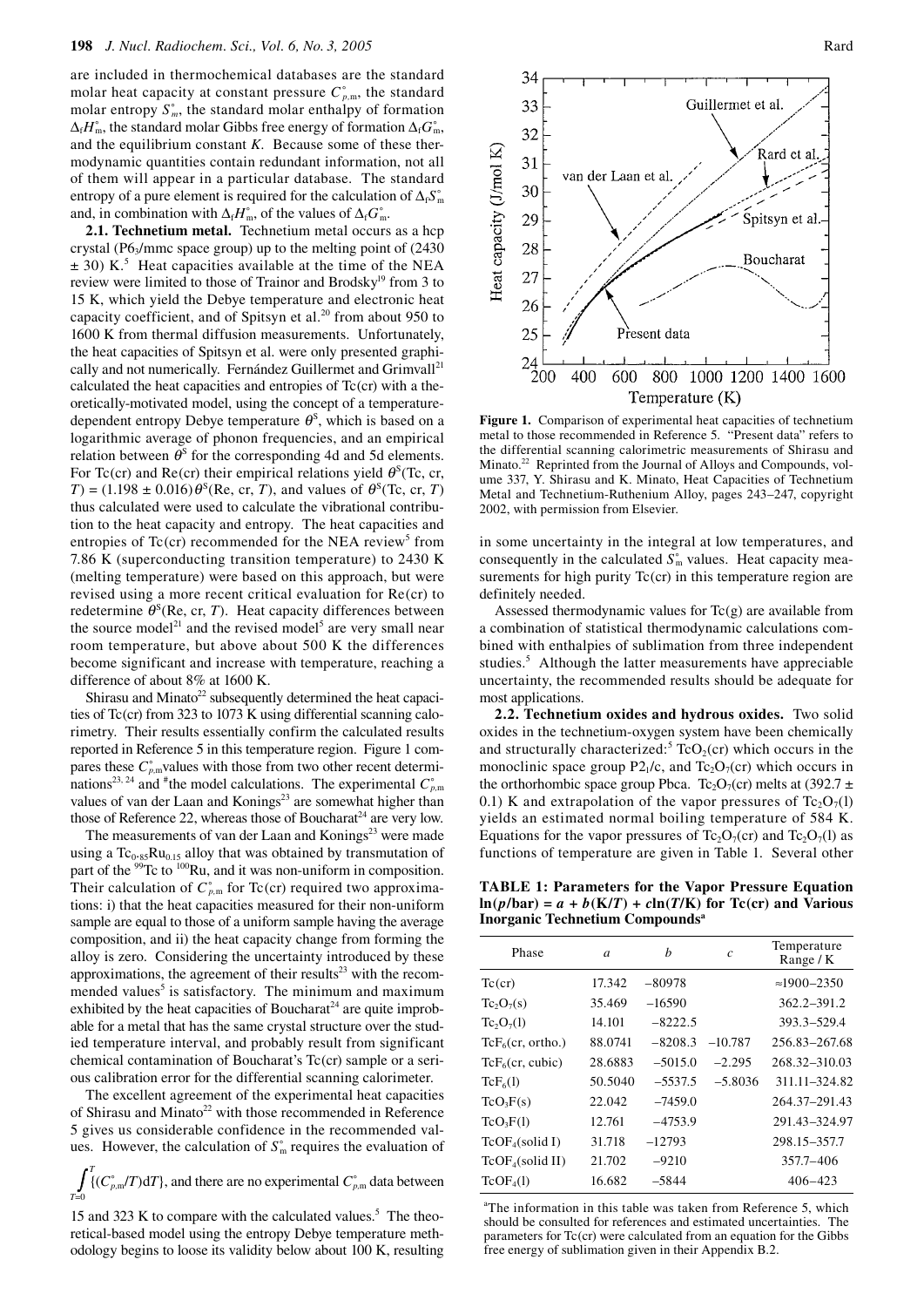solid oxides have been suggested in the literature, in particular  $TcO<sub>3</sub>(s)$ , but their existence has not been definitely established. Tc<sub>2</sub>O<sub>7</sub>(cr) sublimates congruently to yield Tc<sub>2</sub>O<sub>7</sub>(g). Many other gaseous oxides that have been identified at very high temperature by mass spectrometry are  $Tc_2O_6(g)$ ,  $Tc_2O_5(g)$ ,  $Tc_2O_4(g)$ , TcO<sub>3</sub>(g), TcO<sub>2</sub>(g), and TcO(g). Out of all of these anhydrous oxides, only TcO<sub>2</sub>(cr), Tc<sub>2</sub>O<sub>7</sub>(cr), Tc<sub>2</sub>O<sub>7</sub>(l), and Tc<sub>2</sub>O<sub>7</sub>(g) are likely to be pertinent to radioactive waste management.

The enthalpy of formation of  $Tc_2O_7(cr)$  has been determined both by oxygen combustion calorimetry and by solution calorimetry, and that of  $TcO<sub>2</sub>(cr)$  by oxidative dissolution using aqueous Ce(IV). Because of experimental difficulties,  $2<sup>5</sup>$  the value of  $\Delta_f H_{\text{m}}^{\circ}(\text{TeO}_2, \text{cr}, 298.15 \text{ K})$  has a large uncertainty. A redetermination of  $\Delta_f H^{\circ}_{m}(TeO_2, cr)$  using an alternative reaction medium is desirable.

The calculation of  $\Delta_f G_{\text{m}}^{\circ}$  from  $\Delta_f H_{\text{m}}^{\circ}$  also requires the entropies of TcO<sub>2</sub>(cr) and Tc<sub>2</sub>O<sub>7</sub>(cr), but no experimental values are available. The entropy of  $TcO_2$ (cr) at 298.15 K was estimated from known values for other transition metal dioxides, and values for  $Tc_2O_7$ (cr) as a function of temperature were obtained from statistical thermodynamic calculations for  $Tc_2O_7(g)$  combined with the entropy of sublimation of  $Tc_2O_7$ (cr).<sup>5</sup> Unfortunately, the vapor pressures for Tc<sub>2</sub>O<sub>7</sub>(cr), see Figure 2, are available only over a narrow temperature range and are of low precision. A more precise determination of the vapor pressures of  $Tc_2O_7(cr)$  over a wider temperature range, and/or its heat capacities from low to room temperature, are needed to improve the accuracy of the values of  $\Delta_f G_m^{\circ}$  for Tc<sub>2</sub>O<sub>7</sub>(cr) and Tc<sub>2</sub>O<sub>7</sub>(g).

Evaporation of water from  $HTcO<sub>4</sub>(aq)$  yields a reddish-black solid having the empirical composition  $Tc_2O_7 \cdot H_2O$  (cr) or  $HTcO<sub>4</sub>(cr)$ . The crystal structure of this compound (triclinic space group P<sup>I</sup>) is complicated and is not fully established, but based on studies by Russian scientists, the compound is probably ionic and polymeric (private communication from K. E. German to J. A. Rard, cited in Reference 5). Values of  $\Delta_f H_m^{\circ}$ ,  $\Delta_f G_m^{\circ}$ , and  $S_{\text{m}}^{\circ}$  at 298.15 K<sup>5</sup> were derived from decomposition vapor pressure measurements, assuming that the empirical formula is  $Tc_2O_7·H_2O(cr)$ :

$$
\text{Te}_2\text{O}_7\cdot\text{H}_2\text{O}(\text{cr}) \rightleftarrows \text{Te}_2\text{O}_7(\text{cr}) + \text{H}_2\text{O}(g) \tag{1}
$$

 $Tc_2O_7 \cdot H_2O$  (cr) is extremely hygroscopic and deliquesces when exposed to atmospheric air.



**Figure 2.** Logarithmic plot of vapor pressures of  $Tc_2O_7(s, l)$  against the inverse of temperature. This is Figure V.4, Vapour pressure of Tc<sub>2</sub>O<sub>7</sub>, from *Chemical Thermodynamics of Technetium*,<sup>5</sup> ©OECD 1999, with permission from the OECD 2005.

The most commonly encountered hydrous oxide is that of Tc(IV), and it is the most important one under reducing conditions. Tc<sub>4</sub>O<sub>5</sub>·*x*H<sub>2</sub>O(s) and Tc<sub>2</sub>O<sub>5</sub>·*x*H<sub>2</sub>O(s) have been reported,<sup>2, 5</sup> but such mixed valence hydrated oxides are not likely to be found outside of a laboratory setting. There are several reports of a Tc(III) hydrous oxide being produced during the electrolytic reduction of TcO<sub>4</sub>, but Tc(III) is unstable with regard to disproportion to other valence states at pHs above 3 or 4, and is very sensitive to oxidation by even trace amounts of oxygen.<sup>5</sup> Tc(II) and Tc(I) hydrous oxides have also been claimed to form under very reducing conditions,  $5, 26$  but they are very likely thermodynamically unstable.

The solid hydrous oxide of Tc(IV) has variously been described as being amorphous or poorly crystalline. It has been formulated variously as  $Tc(OH)_4$ ,  $TcO(OH)_2$ ,  $TcO_2$ , and  $TcO_2 \cdot xH_2O$ , where  $x = 0.44$  to 4.22.<sup>5</sup> Some of this variation in the measured water content and crystallinity may arise from different preparation conditions, i.e. electrolytic or chemical reduction of TcO<sub>4</sub> versus hydrolysis of Tc(IV) compounds, or sample age, but determining the water content accurately is difficult owing to the small sample sizes typically used. In Reference 5 the formulation  $TcO<sub>2</sub>·1.6H<sub>2</sub>O(am)$  was accepted as a reasonable average of reported compositions for this hydrous oxide.

Recent extended X-ray absorption fine structure (EXAFS) studies now provide definite information about the nature of the Tc(IV) hydrous oxides.<sup>16, 27, 28</sup> TcO<sub>2</sub>·*x*H<sub>2</sub>O(s) has a onedimensional chain structure with two  $\mu$ -oxo bridges between neighboring technetium atoms (four bridges per technetium). The Tc-Tc distance is  $(2.5–2.6) \times 10^{-10}$  m and the bridging Tc-O distance is  $(2.0-2.1) \times 10^{-10}$  m. The remaining two coordinated sites of each Tc(IV) are occupied by trans water molecules.

The recommended value of  $\Delta_f G_{\text{m}}^{\circ}(\text{TeO}_2 \cdot 1.6H_2O, \text{ am}, 298.15$ K) was calculated using the emf data from two concordant studies for the reversible electrochemical cell reaction<sup>5</sup>

$$
TcO_4^-(aq) + 4H^+(aq) + 3e^- \rightleftarrows TcO_2 \cdot 1.6H_2O(am) + 0.4H_2O(l)
$$
 (2)

The available emfs are restricted to 298.15 K, and additional measurements at other temperatures are needed to determine  $\Delta_f$ *G*<sup>°</sup> not this important solid phase as a function of temperature.

**2.3. Mixed oxides of technetium and pertechnetate salts.**  Numerous ternary oxides containing Tc(VII), Tc(VI), Tc(V), and Tc(IV) have been synthesized, as have several quaternary oxides containing Tc(IV). Their compositions and crystal structures are listed in Table V.40 of Reference 5. Some of these Tc(IV) or Tc(VII) mixed oxides may form during calcining of low level nuclear waste, but none have been characterized thermodynamically.

**TABLE 2: Solubilities of Pertechnetate Salts in Watera**

| Solid Phase                  | Solubility at<br>298.15<br>$K/mol \cdot kg^{-1}$ | Solubility<br>Product at<br>298.15 K, $K_s$ | Other<br>Temperatures<br>Studied |
|------------------------------|--------------------------------------------------|---------------------------------------------|----------------------------------|
| $NaTeO4·4H2Ob$               | 11.30                                            | 6.17                                        |                                  |
| K TcO <sub>4</sub>           | 0.105                                            | $5.15 \times 10^{-3}$                       | 273.15 K                         |
| RbTcO <sub>4</sub>           |                                                  |                                             | 293.15                           |
| CsTeO <sub>4</sub>           | 0.017                                            | $2.4\times10^{-4}$                          | 288.15-313.15 K                  |
| AgTeO <sub>4</sub>           | 0.027                                            | $5.4 \times 10^{-4}$                        | 288.15-313.15 K                  |
| TITcO <sub>4</sub>           | 0.0025                                           | $4.8 \times 10^{-6}$                        | 293.15-313.15 K                  |
| $NH_4TcO_4$                  | 0.59                                             | 0.123                                       |                                  |
| $(CH_3)_4$ NTcO <sub>4</sub> | 0.14(293.15 K)                                   |                                             |                                  |
| $Ph_4AsTeO_4$                | $2.95 \times 10^{-5}$                            |                                             |                                  |
| Ba(TcO <sub>4</sub> )        | $\approx 0.2$ (interpolated)                     |                                             | 293.15, 308.15 K                 |

<sup>a</sup>The information in this table was taken from Reference 5, which should be consulted for references and estimated uncertainties. b The degree of hydration of this salt is uncertain, but it is probably the tetrahydrate.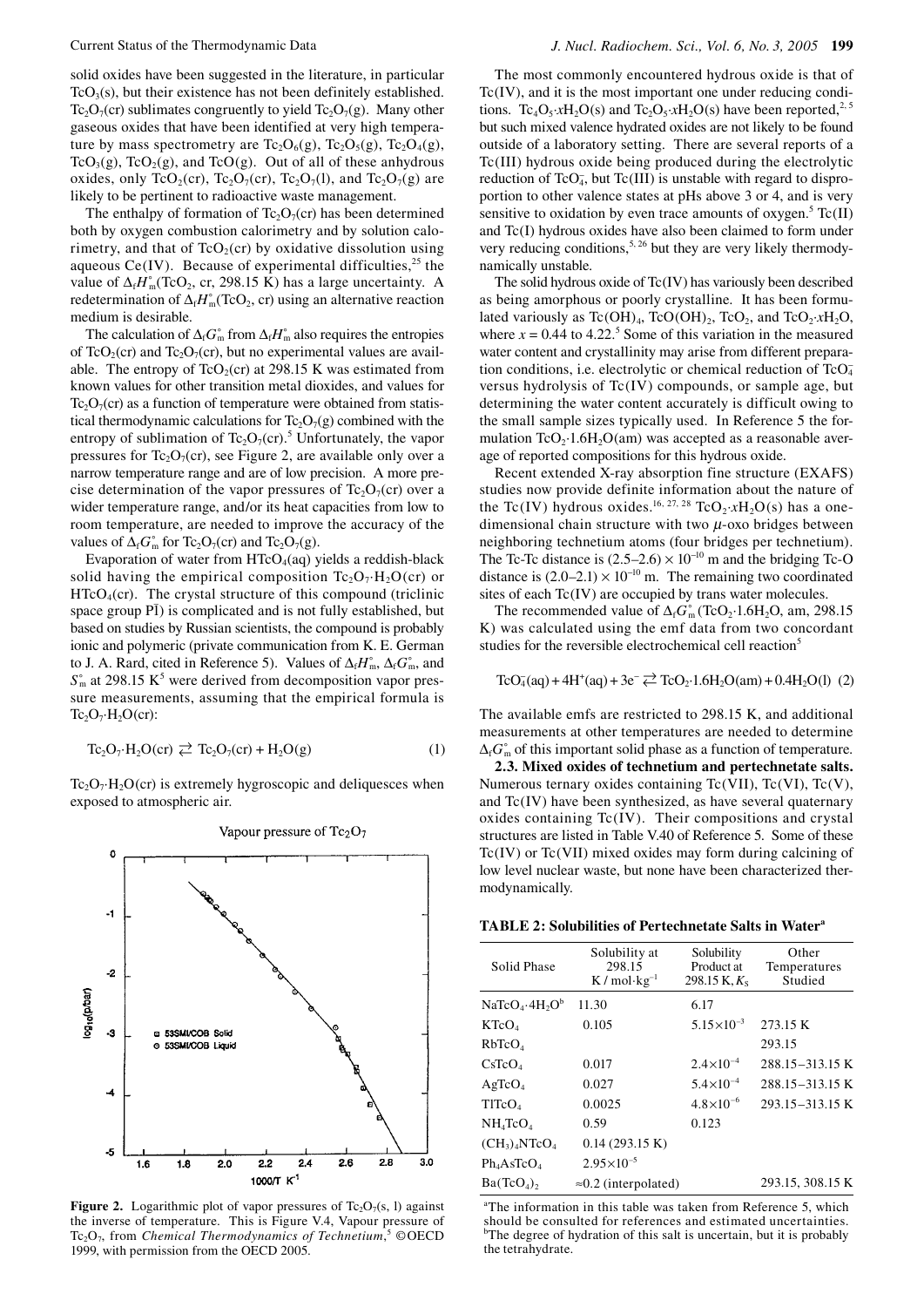Dissolved technetium occurs as  $TcO<sub>4</sub>$  in aqueous solution under oxic conditions, and many pertechnetate salts have been prepared.<sup>5</sup> Table 2 summarizes the solubilities of these pertechnetate salts at 298.15 K along with their solubility products (activity products). Under normal environmental conditions, these pertechnetate salts are too soluble to become solubility limiting phases.

 $KTcO<sub>4</sub>(cr)$  is the most studied pertechnetate salt, with heat capacities (and thus entropies) being available from 9.00 to 308.56 K, enthalpies of solution at 298.15 K, and accurate solubilities at 273.15 and 298.15 K.<sup>5</sup> These data were used to calculate the entropy of formation of  $TcO<sub>4</sub>$ , and when combined with the enthalpy of formation of this ion obtained from  $Tc_2O_7(cr)$ data, yielded  $\Delta_f G_m^{\circ}(\text{TeO}_4^{\circ}, \text{aq}, 298.15 \text{ K})$ .  $\Delta_f G_m^{\circ}(\text{TeO}_4^{\circ}, \text{aq}, 298.15 \text{ K})$ K) was then used for the calculation of  $\Delta_f G_m^{\circ}(\text{TeO}_2 \cdot 1.6H_2O, s,$ 298.15 K) using eq 2, and of  $\Delta_f G_{\text{m}}^{\circ}$  for the various Tc(IV) hydrolyzed aqueous species.<sup>5</sup>

**2.4. Binary technetium halides and oxyhalides.** The following binary halides have been reported:  $TcF<sub>6</sub>(cubic and$ orthorhombic cr, l, g),  $\text{TeF}_5(\text{cr}, l)$ ,  $\text{TeCl}_6(\text{cr})$ ,  $\text{TeCl}_4(\text{s})$ ,  $\text{TeBr}_4(\text{s})$ , and  $TcBr_3(s)$ .<sup>5</sup>  $TcCl_6(cr)$  is unstable with regard to chlorine loss, and  $TcCl<sub>4</sub>(s)$  and  $TcBr<sub>4</sub>(s)$  are hydrolytically unstable in the presence of water vapor or liquid water. The most important of these compounds is  $TcF_6$ . Technetium is co-extracted with uranium and plutonium during the reprocessing of spent nuclear fuel by the PUREX process, and any technetium not subsequently removed remains with the uranium or plutonium. Conversion of this uranium to  $UF_6$  for isotopic enrichment by vapor diffusion of  $UF_6(g)$  yields volatile TcF<sub>6</sub> as a byproduct, and  $\text{TeF}_6(g)$  has been a source of technetium loss from reprocessing plants.

The following technetium oxyhalides have been reported: TcOF<sub>4</sub>(two crystalline forms, l, g), (TcOF<sub>4</sub>)<sub>3</sub>(cr), TcO<sub>2</sub>F<sub>3</sub>(cr),  $TcO_3F(s, l, g)$ ,  $Tc_2O_5F_4(s)$ ,  $TcOCl_3(s, g)$ ,  $TcOBr_3(s, g)$ ,  $TcOCl_4(s)$ , and  $TeO_3Cl(s, l, g)$ .<sup>5</sup> Most, if not all, of these compounds are hydrolytically unstable. Equations for the vapor pressures of TcF<sub>6</sub>, TcO<sub>3</sub>F, and TcOF<sub>4</sub> are given in Table 1. Experimental heat capacities (and thus entropies) are available from 5.809 to 347.937 K for TcF<sub>6</sub> (both solid forms and liquid), and for TcF<sub>6</sub>(g) from statistical thermodynamic calculations. A determination of the standard enthalpy of formation for  $TcF_6(cubic)$  or  $TcF_6(g)$ is needed to complete the calculation of  $\Delta_f G_{\text{m}}^{\circ}$  of one of these phases, which in turn can be combined with the vapor pressure data to yield  $\Delta_f G_{\text{m}}^{\circ}$  of the other phase.

**2.5. Ternary technetium halides, hydroxyhalides, and oxy**halides. A very large number of ternary of Tc(IV) halides have been prepared with formulae of  $M(I)_2TcF_6(ct)$ ,  $M(I)_2TcCl_6(ct)$ ,  $M(I)$ <sub>2</sub>TcBr<sub>6</sub>(cr),  $M(I)$ <sub>2</sub>TcI<sub>6</sub>(cr),  $M(II)$ TcCl<sub>6</sub>(cr), and  $M(II)$ TcBr<sub>6</sub>(cr), where  $M(I)$  is a monovalent cation and  $M(II)$  a divalent cation.<sup>5</sup> i. The tendency for the Tc(IV) hexahalo salts to undergo aquation and subsequent hydrolysis in aqueous solutions falls in the order TcI<sup>2-</sup> >> TcBr<sup>2-</sup> > TcCl<sup>2-</sup> >> TcF<sup>2-</sup>, with the fluoride salts being quite resistant to hydrolysis whereas the iodide salts are readily hydrolyzed. The  $TcBr_6^{2-}$  and  $TcCl_6^{2-}$  ions are stabilized by very high concentrations of the corresponding halide ions and high levels of acidity, and are resistant to hydrolysis when stored in the dark to preclude photochemical aquation. Solubilities of several of these chloride and bromide salts are available at 298.15 K in their corresponding concentrated hydrohalic acids.<sup>5</sup>

Numerous dinuclear and polynuclear technetium halides have been prepared with average technetium valences of 4 or less.5, 29 Because most of these polymeric technetium compounds are formed under very reducing conditions, they will not form or survive under normal environmental conditions.

Reduction of  $TcO<sub>4</sub>$  with concentrated aqueous HCl in the presence of the iodide ion, or by HI in the presence of chloride or bromide ions, yields salts containing the  $TcCl<sub>5</sub>(OH)<sup>2−</sup>$  or TcBr<sub>5</sub>(OH)<sup>2−</sup> anions.<sup>5</sup> There is a lack of thermodynamic data for these salts, but they are probably unstable with respect to hydrolysis by water.

Reduction of TcO<sub>4</sub> by aqueous HCl or HBr yields salts containing the TcOCl<sup>2</sup><sup>-</sup>, TcOBr<sup>2</sup><sup>-</sup>, TcOCl<sub>4</sub>, and TcOBr<sub>4</sub> ions with technetium in the unstable  $Tc(V)$  valence state.<sup>5</sup> Lower reaction temperatures of 265 to 273 K favor the formation of these  $Tc(V)$ salts, whereas Tc(IV) salts are produced at higher reaction temperatures. These  $Tc(V)$  oxyhalide salts should be unstable with respect to hydrolysis and disproportionation to  $TeO<sub>4</sub>$  and  $Te(IV)$ . A mixed valence oxychloride has been reported and formulated as  $K_3Tc_2O_2Cl_8(s)$ , but its characterization is incomplete and thus its stoichiometry is uncertain.

**2.6. Binary technetium sulfides**. Reaction of  $TcO<sub>4</sub>(aq)$ with H<sub>2</sub>S yields Tc<sub>2</sub>S<sub>7</sub>(s), and heating Tc<sub>2</sub>S<sub>7</sub>(s) in the absence of oxygen produces  $TcS_2(s)$ .<sup>5</sup> Because of its very low solubility in water, under reducing conditions  $Tc_2S_7(s)$  has the potential for being the solubility-limiting phase for technetium in groundwater. However, two attempts to determine the solubility product of Tc<sub>2</sub>S<sub>7</sub>(s) have been unsuccessful,<sup>3, 30</sup> because Tc<sub>2</sub>S<sub>7</sub> readily forms colloids in aqueous solutions $30,31$  and the smaller colloids could not be removed by filtration.<sup>30</sup> Kunze et al.<sup>30</sup> studied the precipitation of Tc<sub>2</sub>S<sub>7</sub>(s) from Na<sub>2</sub>S solutions at pH = 8 to 10 in simulated brines and in the presence of iron or zircalloy. The observed dissolved technetium concentrations were < 10<sup>−</sup><sup>8</sup> mol·L<sup>−</sup><sup>1</sup> after 150 days of equilibration, which is consistent with TcO<sub>2</sub>·*x*H<sub>2</sub>O(s) having replaced Tc<sub>2</sub>S<sub>7</sub>(s) as the solubility-limiting phase.

**2.7. Technetium redox chemistry in aqueous solutions in the absence of a complexing ligand**. The valence state of dissolved technetium in aqueous solutions varies between +7 in TcO<sub>4</sub> to +3. A stability field for Tc(II) appears in many potential-pH diagrams, even though this species has not been experimentally observed. As discussed in Reference 5, this results from the uncritical use of a  $Tc^{2+}(aq)/Tc(s)$  redox potential of unknown origin given by Latimer. $32$ 

The electrolytic reduction of  $TcO<sub>4</sub>(aq)$  occurs through a series of complicated and irreversible processes, involving multiple (mostly irreversible) steps and alternate pathways that depend on the pH of the solution and kinetic factors. However, by using very rapid scanning techniques such as pulse polarography or fast cyclic voltammetry, a reversible reduction of  $TcO<sub>4</sub>(aq)$ involving one electron was observed in alkaline solutions:<sup>5</sup>

$$
\text{TeO}_4^-(aq) + e^- \stackrel{\rightharpoonup}{\leftarrow} \text{TeO}_4^{2-}(aq)
$$
  
\rightharpoonup 
$$
\text{TeO}_4^-(aq) + \text{Te}(V) \rightarrow \text{further reactions}
$$
\r\n(3)

The  $\text{TeO}_4^{2-}$ (aq) ion is very unstable and rapidly disproportionates irreversibly to form  $TeO_4^-(aq)$  and  $Te(V)$ , and the unstable  $Tc(V)$  further disproportionates to  $Tc(IV)$  and a higher valence state of technetium. Using conventional (slower) electrochemical techniques,  $TcO<sub>4</sub>(aq)$  is reduced by a two-electron process to Tc(V) which similarly disproportionates. In acidic solutions, TcO<sub>4</sub>(aq) can be reduced to Tc(III) or Tc(IV) depending on the pH, which involves converting some of the oxygen atoms into water molecules. These other redox reactions are irreversible and do not yield thermodynamic data. The  $Tc(VI)$  and  $Tc(V)$ species are thermodynamically unstable with regard to disproportionation.

A quasi-reversible potential for a Tc(IV)/Tc(III) redox couple has been reported, but does not yield unambiguous results because of uncertainties about the hydrolysis state of Tc(III), and the reduction of  $Tc(III)$  to  $Tc(s)$  in acidic solutions is irreversible.<sup>5</sup> However, the  $Tc(IV)/Tc(III)$  redox boundary is probably very close to the boundary for reduction of  $H_2O$ , and Tc(III) will not be a significant aqueous species under normal environmental conditions.

**2.8. Aqueous Tc(IV) species and carbonate complexes.** The variation of the solubility of  $TcO<sub>2</sub>·1.6H<sub>2</sub>O(am)$  with pH was analyzed to yield the solubility product of  $TcO<sub>2</sub>·1.6H<sub>2</sub>O(am)$ , the hydrolysis constants relating  $TcO^{2+}(aq)$ ,  $TcO(OH)^+(aq)$ ,  $TcO(OH)_2(aq)$ , and  $TeO(OH)_{3}^{-}(aq)$ , and, in carbonate solutions, the stability con-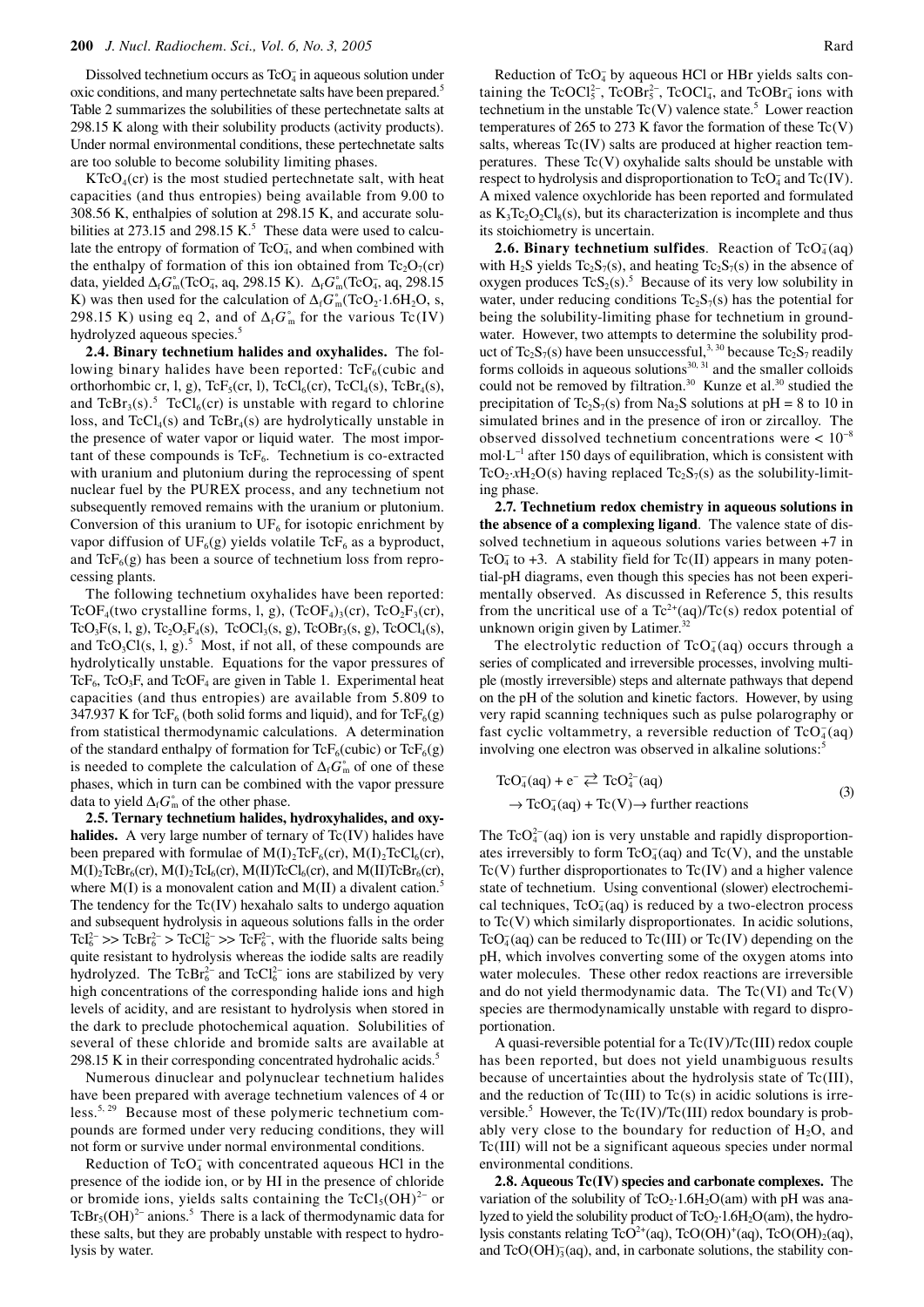stants for Tc(CO<sub>3</sub>)(OH)<sub>2</sub>(aq) and Tc(CO<sub>3</sub>)(OH)<sub>3</sub>(aq).<sup>5</sup> The recommended equilibrium constants were derived from the solubility studies of Meyer et al.<sup>33</sup> and Eriksen et al.<sup>34</sup> whose results are compared in Figure 3. Nguyen Trung et al.<sup>35</sup> measured solubilities that are probably consistent, but the underlying experimental data have not yet been published. Hess et al.<sup>36</sup> recently reported very extensive solubility experiments for  $TcO<sub>2</sub>·1.6H<sub>2</sub>O(am)$  in the presence of hydrazine (to maintain reducing conditions) with different concentrations of added NaCl. They were able to represent their solubilities with the solubility product and hydrolysis constants from Reference 5, but adjusting in addition the hydrolysis constant for the reaction:

$$
\text{TeO}(\text{OH})^+(\text{aq}) + \text{H}_2\text{O(l)} \rightleftarrows \text{TeO}(\text{OH})_2(\text{aq}) + \text{H}^+(\text{aq}) \tag{4}
$$

As can be seen by comparing the left- and right-hand plots in Figure 4, using the adjusted value of  $log_{10} K$  for reaction (4) gives a better representation of the solubility data of Hess et al.<sup>36</sup> for 4 and 11 day equilibrations, whereas the results of their 29 and 65 day equilibrations are better represented by the hydrolysis constant recommended in Reference 5. These plots indicate that aging effects of unknown origin were present in their saturated solutions when  $pH < 4$ . Table 3 gives a summary of the reac-



**Figure 3.** Plot of solubility of TcO<sub>2</sub>·*x*H<sub>2</sub>O(s) against the negative logarithm of the hydrogen ion concentration. This is Figure V.3, Solubility measurements of hydrous Tc(IV) oxide at 25 ˚C, from *Chemical*  Thermodynamics of Technetium,<sup>5</sup> ©OECD 1999, with permission from the OECD 2005.

**TABLE 3: Solubility Product for**  $TeO_2 \cdot 1.6H_2O(s)$  **and Equilibrium Constants for the Hydrolysis of Tc(IV) and Formation of Complexes with Inorganic Ions at** ≈ **298 K**

| Reaction                                                                                            | $\log_{10} K$ | Reference <sup>a</sup>                     |
|-----------------------------------------------------------------------------------------------------|---------------|--------------------------------------------|
| $TcO_2 \cdot 1.6H_2O(s) \nArr TcO(OH)_2(aq) + 0.6H_2O(1)$                                           |               | $-8.4 \pm 0.5$ Rard et al. <sup>5</sup>    |
| $\text{TeO}^{2+}(aq) + 2H_2O(l) \ncong \text{TeO}(\text{OH})_2(aq) + 2H^+(aq)$                      | $>-4.0$       | Rard et al. <sup>5</sup>                   |
| $TcO(OH)^+(aq) + H_2O(l) \ncong TcO(OH)_2(aq) + H^+(aq)$                                            |               | $-2.5 \pm 0.3$ Rard et al. <sup>5</sup>    |
|                                                                                                     |               | $-4.0 \pm 0.4$ Hess et al. <sup>36</sup>   |
| $TcO(OH)_{2}(aq) + H_{2}O(1) \ncong TcO(OH)_{3}(aq) + H^{+}(aq)$                                    |               | $-10.9 \pm 0.4$ Rard et al. <sup>5</sup>   |
| $TcO(OH)$ <sub>2</sub> (aq) + $CO2(g) \ncong Tc(CO3)(OH)$ <sub>2</sub> (aq)                         |               | $1.1 \pm 0.3$ Rard et al. <sup>5</sup>     |
| $TcO(OH)_{2}(aq) + CO_{2}(g) + H_{2}O(l) \ncong Tc(CO_{3})(OH)_{3}^{-}(aq)$<br>$+H^+(aq)$           |               | $-7.2 \pm 0.6$ Rard et al. <sup>5</sup>    |
| $TcO_2 \cdot 1.6H_2O(am) + 4Cl^-(aq) + 4H^+ \nightharpoonup TcCl_4(aq) +$<br>3.6H <sub>2</sub> O(1) |               | $-2.8 \pm 0.2^b$ Hess et al. <sup>36</sup> |

<sup>a</sup>The source solubility data used for the evaluation in Reference 5 were from the studies of Meyer et al.<sup>33</sup> and Eriksen et al.<sup>34</sup> <sup>b</sup>This value should only be used in combination with the adjusted hydrolysis constant (reported above) from that study.

tions involving  $Tc(IV)$  and the recommended  $log_{10} K$  values.

It is very difficult to distinguish between oxy- and hydroxycoordination in sparingly soluble  $Tc(IV)$  species. The formulation of the hydrolyzed Tc(IV) species as TcO(OH) $^{2-n}_{n}$ (aq) rather than as  $\text{Tr}(\text{OH})_m^{4-m}$  (aq) was mainly due to the recognition that the charge of the  $Tc$ (IV) species never increased above  $+2$  even at pH = 0. The recent extended EXAFS studies<sup>16, 27, 28</sup> indicate that  $TcO_2 \cdot xH_2O(s)$  contains  $\mu$ -oxo rather than hydroxo bridges, suggesting that formulating the monomeric core solution species as  $TcO^{2+}(aq)$  was a reasonable choice.<sup>5</sup> Because of the strong tendency of Tc(IV) to form hexacoordinated complexes, any unassigned coordination sites on the Tc(IV) species are presumed to be occupied by water molecules.

A reported dimerization constant for the reaction

$$
2 \text{ TcO(OH)}_2\text{(aq)} \rightleftarrows \{ \text{ TcO(OH)}_2 \} _2\text{(aq)} \tag{5}
$$

was not accepted in the NEA review<sup>5</sup> because of the probable presence of significant concentrations of  $TeO<sub>4</sub>(aq)$ , and possible colloid formation from the apparently oversaturated solutions. The chemical reduction of  $TcO<sub>4</sub>(aq)$  to form oversaturated solutions of  $Tc(IV)$  initially yields small hydrolyzed polymers<sup>28</sup> and very fine colloids that could be removed by ultrafiltration but



**Figure 4.** Plots of  $log_{10}(C_{\text{Te(IV)}}/mol \cdot \text{kg}^{-1})$  against the pH from the study of Hess et al.<sup>36</sup> where  $C_{\text{Te(IV)}}$  is the total concentration of dissolved Tc(IV) and 0.02 mol·L<sup>−</sup><sup>1</sup> hydrazine was present to maintain reducing conditions. Solid curves: comparison of these experimental measurements against model predictions made using the assessed ∆<sub>f</sub>G<sup>°</sup> values from (left plot) Reference 5, and from (right plot) the parameterized model of Hess et al. with inclusion of chloride complexes. This is Figure 8 from Journal of Solution Chemistry, volume 33, pages 199–226, 2004, N. J. Hess, Y. Xia, D. Rai, and S. D. Conradson, Thermodynamic Model for the Solubility of TcO<sub>2</sub>·xH<sub>2</sub>O(am) in the Aqueous Tc(IV)–Na<sup>+</sup>–Cl<sup>−</sup>–H<sup>+</sup>–OH<sup>−</sup>–H<sub>2</sub>O System, ©2004 Plenum Publishing Corporation, with kind permission from Springer Science and Business Media.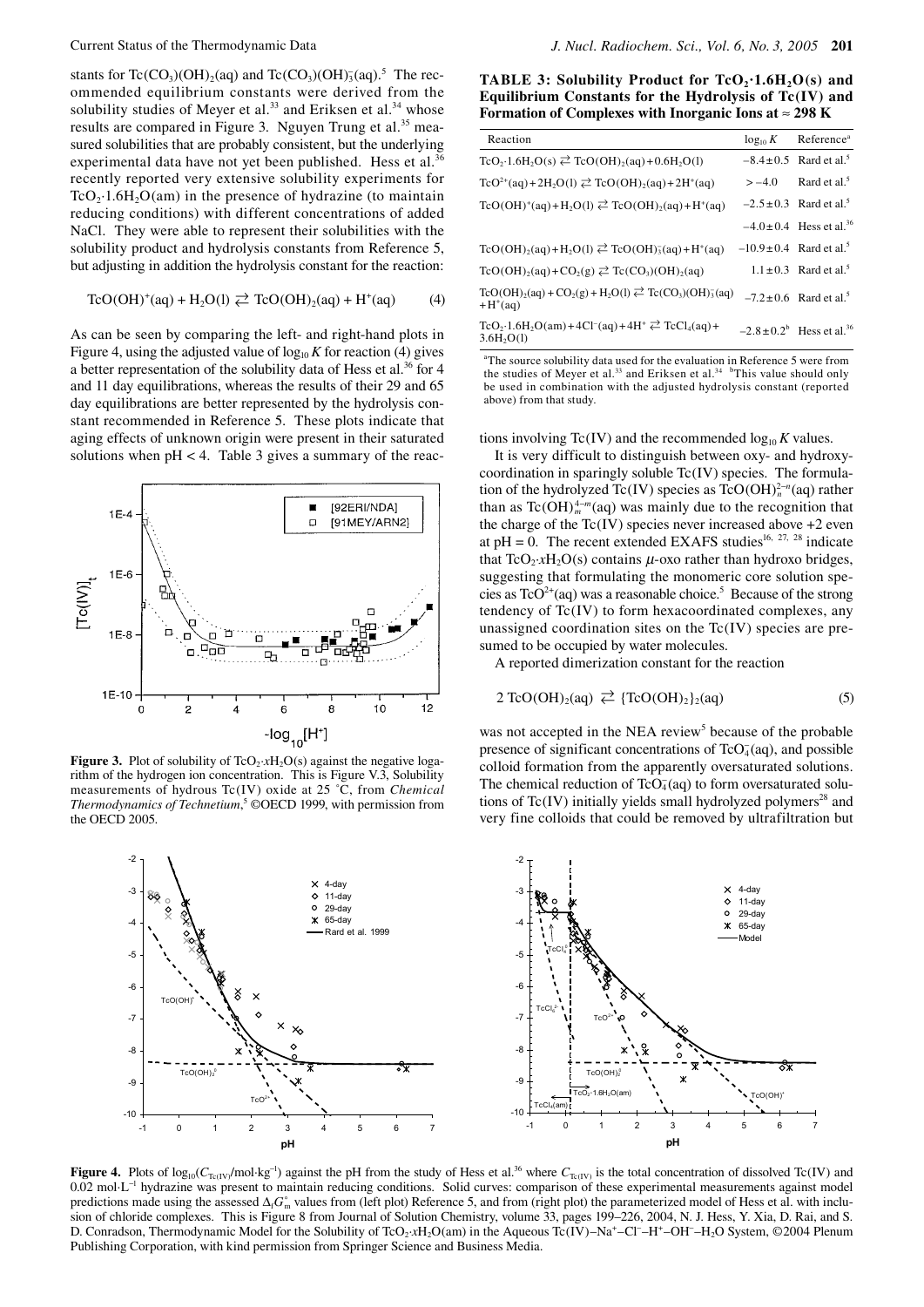not by sedimentation.<sup>37</sup> At higher degrees of Tc(IV) oversaturation, colloid growth was observed, and the addition of increasing amounts of NaCl caused coagulation and then precipitation.37

**2.9. Aqueous Tc(IV) and Tc(III) chloride and bromide complexes.** The following Tc(IV) halide complexes have been proposed in the literature:  $\text{TeF}^{2-}_{6}$  (aq),  $\text{TeCl}^{2-}_{6}$  (aq),  $\text{TeCl}^{2}_{5}$  (aq),  $\text{TeCl}_{4}$  (aq), TcCl<sup>+</sup><sub>3</sub>(aq), TcBr<sup>2-</sup>(aq), TcBr<sub>5</sub>(aq), and TcBr<sub>4</sub>(aq), as have several Tc(III) and Tc(IV) monohydroxy chloride and bromide complexes.<sup>5</sup> Equilibrium is reached very slowly in the  $Tc(IV)$  halide systems in the absence of chemical or photochemical catalysis. Equilibrium constants are available for the equilibria

$$
\text{TCX}_6^{2-}(\text{aq}) \rightleftarrows \text{TCX}_5^-(\text{aq}) + X^-(\text{aq}) \tag{6}
$$

where  $X = Cl$  or Br, but the reported equilibrium constants are limited to concentrated acidic chloride and bromide solutions.<sup>5, 38</sup>

A recent study by Ben Said et al.<sup>39</sup> indicates that aged solutions of Tc(IV) in 1 mol⋅L<sup>-1</sup> HCl contain TcCl<sub>5</sub>(aq) and TcCl<sub>4</sub>(aq). However, a recent thesis<sup>38</sup> reports strong evidence for formation of the Tc(IV) complex Tc<sub>2</sub>OCl<sup>1-1</sup><sup>-1</sup> at pH = 0 and 1 in aqueous solutions containing 3 mol⋅L<sup>-1</sup> Cl<sup>−</sup>, by the dimerization reaction:

$$
2TcCl5(OH2)-(aq) \stackrel{\rightarrow}{\leftarrow} Tc2OC1104-(aq) + 2H+(aq) + H2O(l) (7)
$$

Evidence was also obtained for the partially dissociated form of this ion,  $Tc_2OCl_8^{2-}$  (aq), and possibly for the  $\mu$ -oxo bridged  $Tc_2O_2Cl_{10-x}^{x-6}$  (aq) complexes.

The results from Tc(IV) solubility measurements by Hess et al.<sup>36</sup> in 0.8, 2.5, and 5.0 mol⋅L<sup>-1</sup> NaCl are shown in Figure 5. Based on the change in slope at  $pH \approx 0.5$ , they concluded that although the solid phase was  $TcO_2 \cdot xH_2O(am)$  at higher pHs, a new phase, possibly  $TcCl<sub>4</sub>(am)$ , occurred at lower pHs and high chloride concentrations. Because the identification of this second phase is speculative, and more solution species may have been present than actually assumed, their data at low pHs may



require reinterpretation in the future. However, they were able to evaluate the Gibbs free energy change for the reaction

$$
TcO2·1.6H2O(am) + 4Cl-(aq) + 4H+
$$
  
\n
$$
⇒ TcCl4(aq) + 3.6H2O(l)
$$
 (8)

An equilibrium constant, calculated from information given in their paper, is reported in Table 3.

**2.10. Thermodynamic modeling at finite ionic strengths.**  Tables 4 and 5 summarize the  $\Delta_f G_m^{\circ}$ ,  $\Delta_f H_m^{\circ}$ ,  $S_m^{\circ}$ , and  $C_{p,m}^{\circ}$  values that are available for technetium compounds and aqueous ions. The many gaps in these tables indicate areas where additional thermodynamic measurements are needed. These standard state values are for pure phases and ideal aqueous solutions. At finite solution concentrations, the NEA recommends the use of the Specific Ion Interaction Theory (SIT), and they have reported the available SIT parameter values.<sup>5, 18</sup> At high ionic strengths, Pitzer's ion interaction model $40$  is widely used and has been incorporated in many geochemical modeling codes. Ion-interaction parameters are available for several single aqueous pertechnetates and some mixtures at 298.15 K,<sup>41–44</sup> and these values are given in Tables  $6$  and  $7$ . Pitzer's review<sup>40</sup> and other reports by Pitzer should be consulted for the significance of these parameters.

**Acknowledgments.** This work was performed under the auspices of the U. S. Department of Energy by University of California, Lawrence Livermore National Laboratory under contract No. W-7405-ENG-48. The author is grateful to the organizing committee of IST-2005, especially Professors Tsutomu Sekine and Yasuhiko Fujii, Dr. Nancy J. Hess for providing electronic copies of Figures 4 and 5, Prof. Bernd Grambow for a copy of Reference 38, and Dr. Ananda M. Wijesinghe for helpful suggestions.





**Figure 5.** Plots of  $log_{10}(C_{Tc(IV)}/mol \cdot kg^{-1})$  against the pH at different concentrations of added NaCl from the study of Hess et al.<sup>36</sup> where  $C_{Tc(IV)}$  is the total concentration of dissolved Tc(IV) and 0.02 mol·L<sup>-1</sup> hydrazine was present to maintain reducing conditions. Solid curve: comparison of these experimental measurements against model predictions made using the model of Hess et al. with inclusion of chloride complexes. This is part of Figure 9 from Journal of Solution Chemistry, volume 33, pages 199–226, 2004, N. J. Hess, Y. Xia, D. Rai, and S. D. Conradson, Thermodynamic Model for the Solubility of TcO<sub>2</sub>·xH<sub>2</sub>O(am) in the Aqueous Tc(IV)–Na<sup>+</sup>–Cl<sup>−</sup>–H<sup>+</sup>–OH<sup>-</sup>–H<sub>2</sub>O System, ©2004 Plenum Publishing Corporation, with kind permis-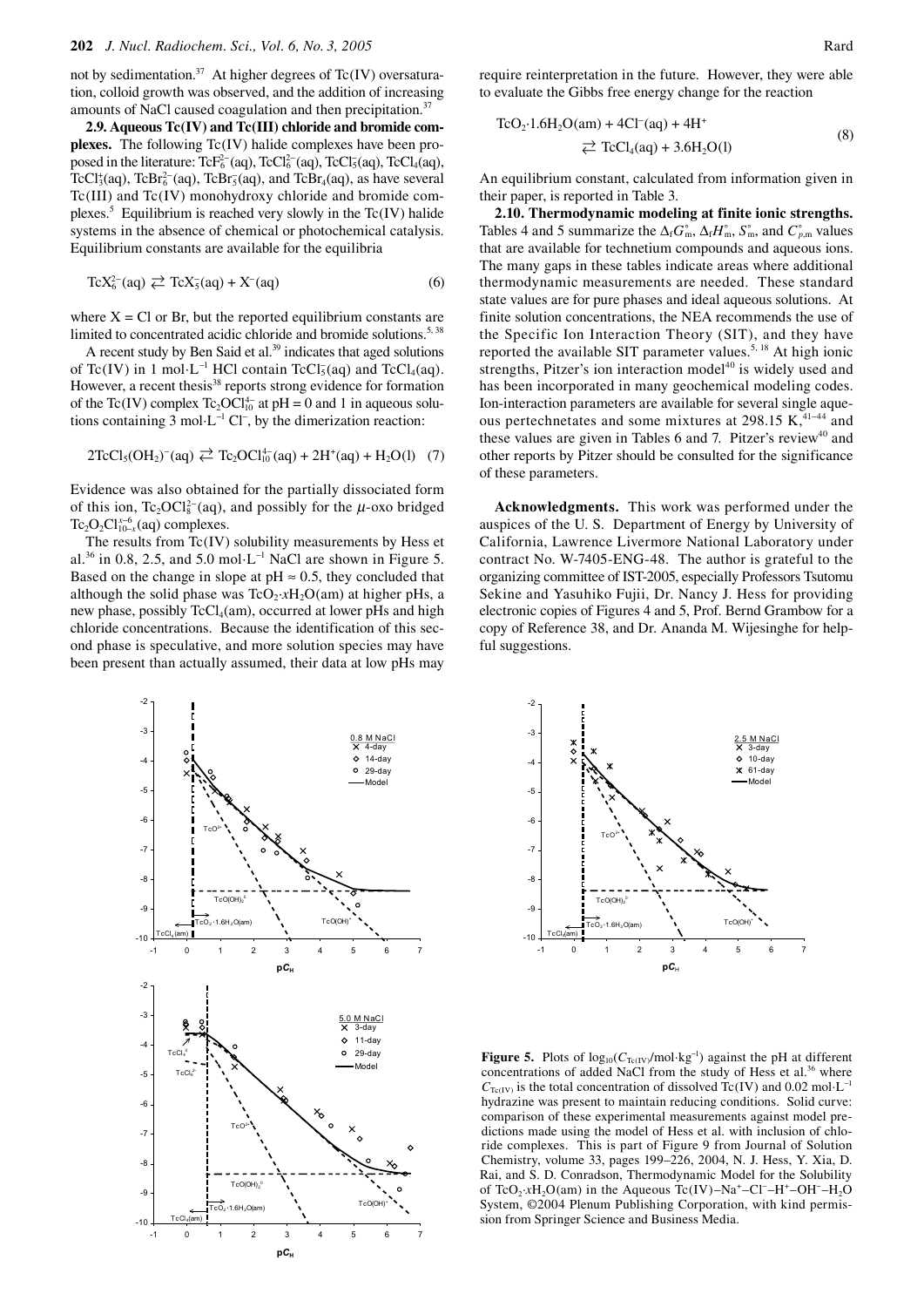**TABLE 4: Solid and Gaseous Technetium Compounds and Pertechnetate Salts with Assessed Standard Thermodynamic Quantities at 298.15 K and 0.1 MPa (1 bar)a**

| Substance                             | $\Delta_{\rm f}G_{\rm m}^{\circ}$ | $\Delta_{\rm f} H^{\circ}_{\rm m}$ | $S_{\rm m}^{\circ}$ | $C_{p,m}^{\circ}$ |
|---------------------------------------|-----------------------------------|------------------------------------|---------------------|-------------------|
| $Tc$ (cr)                             | X                                 | X                                  | X                   | Χ                 |
| Tc(g)                                 | X                                 | X                                  | X                   | X                 |
| TcO(g)                                | X                                 | X                                  | X                   | X                 |
| TcO <sub>2</sub> (cr)                 | X                                 | X                                  | X                   |                   |
| $Tc_2O_7(s)$                          | X                                 | X                                  | X                   | X                 |
| $Tc_2O_7(g)$                          | X                                 | X                                  | X                   | X                 |
| $Tc_2O_7 \cdot H_2O(s)^b$             | X                                 | X                                  | X                   |                   |
| $TcO_2 \cdot 1.6H_2O(am)$             | X                                 |                                    |                     |                   |
| $NaTeO4·4H2O(s)c$                     | X                                 |                                    |                     |                   |
| KTeO <sub>4</sub> (cr)                | X                                 | X                                  | X                   | X                 |
| CsTcO <sub>4</sub> (cr)               | X                                 |                                    |                     |                   |
| T1TcO <sub>4</sub> (cr)               | X                                 |                                    |                     |                   |
| AgTeO <sub>4</sub> (cr)               | X                                 |                                    |                     |                   |
| NH <sub>4</sub> TeO <sub>4</sub> (cr) | X                                 |                                    |                     |                   |
| $\text{TeF}_6$ (cr, cubic)            |                                   |                                    | X                   | X                 |
| $TcF_6(g)$                            |                                   |                                    | X                   | X                 |
| $TcO_3F(g)$                           |                                   |                                    | X                   | X                 |
| $TcO_3Cl(g)$                          |                                   |                                    | X                   | X                 |
| TcC(g)                                | X                                 | X                                  | X                   |                   |
| TcS(g)                                | X                                 | X                                  | X                   | X                 |

<sup>a</sup>The information in this table was taken from Reference 5, which should be consulted for references and numerical values. An X denotes that an evaluated value is available, whereas a blank denotes that no reliable value is available. <sup>b</sup>The simplest empirical formula of this substance is  $Tc_2O_7·H_2O(s)$ , but it is probably polymeric.  $\mathrm{^{c} The}$ degree of hydration of this solid phase is uncertain, but it is probably the tetrahydrate.

**TABLE 5: Aqueous Technetium Species with Assessed Standard Thermodynamic Quantities at 298.15 K and 0.1**   $MPa (1 bar)<sup>a</sup>$ 

| Species                | $\Delta_{\rm f} G_{\rm m}^{\circ}$ | $\Delta_{\rm f} H^{\circ}_{\rm m}$ | $S_{\rm m}^{\circ}$ | ${{C}^{\circ}_{p,\text{m}}}$ |
|------------------------|------------------------------------|------------------------------------|---------------------|------------------------------|
| TcO <sub>4</sub>       | X                                  | X                                  | X                   | X                            |
| $\text{TeO}_4^{2-}$    | X                                  |                                    |                     |                              |
| $TcO^{2+}$             | $X^{\mathfrak{b}}$                 |                                    |                     |                              |
| $TcO(OH)^+$            | X                                  |                                    |                     |                              |
| $TcO(OH)_{2}$          | X                                  |                                    |                     |                              |
| TcO(OH) <sub>3</sub>   | X                                  |                                    |                     |                              |
| $Tc(CO_3)(OH)_2$       | X                                  |                                    |                     |                              |
| $Tc(CO_3)(OH)_{3}^{-}$ | X                                  |                                    |                     |                              |
| TcCl <sub>4</sub>      | X                                  |                                    |                     |                              |

<sup>a</sup>Most of the information in this table was taken from Reference 5, which should be consulted for references and numerical values. An alternative value of  $\Delta_f G_{\text{m}}^{\circ}$  for TcO(OH)<sup>+</sup> is given by Hess et al.<sup>36</sup> who also reported the value for  $TcCl<sub>4</sub>(aq)$ . An X denotes that an evaluated value is available, whereas a blank denotes that no reliable value is available. <sup>b</sup>Only a lower bound is available for  $\Delta_f G_m$  of this ion.

**TABLE 6: Experimentally Based Ion-interaction Model (Pitzer's Model) Parameters for Aqueous Pertechnetate Electrolytes at 298.15 K**

| Solute                                 | $\beta^{(0)}$ /<br>$mol^{-1}$ · $kg$ | $\beta^{(1)}$ /<br>$mol^{-1}$ · $kg$ | $C^{\phi}$ l<br>$mol^{-2}$ · $kg^2$ | Reference                               |
|----------------------------------------|--------------------------------------|--------------------------------------|-------------------------------------|-----------------------------------------|
| HTcO <sub>4</sub> (aq) <sup>a</sup>    | 0.07854                              | 0.25685                              | 0.01839                             | Rard and Miller <sup>41</sup>           |
| NaTeO <sub>4</sub> (aq) <sup>a,b</sup> | 0.01111                              | 0.15954                              |                                     | $0.00236$ Könnecke et al. <sup>42</sup> |
| $KTCO_4(aq)^c$                         | $-0.0578$                            | 0.006                                | $\Omega$                            | Neck et al. $43, 44$                    |
| $CsTcO_4(aq)^c$                        | $-0.1884$                            | $-0.1588$                            | $\Omega$                            | Könnecke et al. $42$                    |
| $Mg(TcO4)2(aq)a$                       | 0.3138                               | 1.840                                | 0.0114                              | Neck et al. $43, 44$                    |
| $Ca(TcO4)2(aq)c$                       | 0.2964                               | 1.661                                | $\Omega$                            | Neck et al. $44$                        |

<sup>a</sup> Based on isopiestic experiments. <sup>b</sup>Also see Rard and Miller.<sup>41</sup> <sup>c</sup>Based on solubility measurements.

**TABLE 7: Experimentally Based Ion-interaction Model (Pitzer's Model) Parameters for Aqueous Mixtures Containing the Pertechnetate Ion at 298.15 Ka**

| ions                         |       |       |           | $\theta_{\text{Cl.TcO4}}/\theta_{\text{SO4,TcO4}}/\psi_{\text{M,Cl.TcO4}}/\psi_{\text{M,SO4,TcO4}}$<br>mol <sup>-1</sup> ·kg mol <sup>-1</sup> ·kg mol <sup>-2</sup> ·kg <sup>2</sup> mol <sup>-2</sup> ·kg <sup>2</sup> | Reference                                          |
|------------------------------|-------|-------|-----------|--------------------------------------------------------------------------------------------------------------------------------------------------------------------------------------------------------------------------|----------------------------------------------------|
| TcO <sub>4</sub>             | 0.067 | 0.179 |           |                                                                                                                                                                                                                          | Könnecke et al. <sup>42</sup><br>Neck et al. $43$  |
| $Na^+$ , $TcO4$              |       |       | $-0.0085$ | $-0.003$                                                                                                                                                                                                                 | Könnecke et al., <sup>42</sup><br>Neck et al. $43$ |
| $K^+$ , $TcO4$               |       |       | $-0.011$  | 0.002                                                                                                                                                                                                                    | Neck et al. $43$                                   |
| $Cs^+$ , $TcO4$              |       |       | $-0.0011$ | 0.024                                                                                                                                                                                                                    | Könnecke et al., <sup>42</sup><br>Neck et al. $43$ |
| $Mg^{2+}$ , TcO <sub>4</sub> |       |       | $-0.0115$ | $-0.030$                                                                                                                                                                                                                 | Neck et al. $43$                                   |
| $Ca^{2+}$ , $TeO4$           |       |       | $-0.033$  |                                                                                                                                                                                                                          | Neck et al. $44$                                   |

<sup>a</sup>The value  $\psi_{\text{Na,Mg,TeO4}} = -0.020 \text{ mol}^{-2} \cdot \text{kg}^2$  is also given in Reference 43.

### **References**

- (1) K. H. Lieser, Radiochim. Acta **63**, 5 (1993).
- (2) N. N. Popova, I. G. Tananaev, S. I. Rovnyi, and B. F. Myasoedov, Russ. Chem. Rev. (Engl. Transl.) **72**, 101 (2003).
- (3) S. El-Wear, K. E. German, and V. F. Peretrukhin, J. Radioanal. Nucl. Chem. **157**, 3 (1992).
- (4) K. Schwochau, *Technetium: Chemistry and Radiochemical Applications* (Wiley-VCH, Weinheim, 2000).
- (5) J. A. Rard, M. H. Rand, G. Anderegg, and H. Wanner, *Chemical Thermodynamics of Technetium*, edited by M. C. A. Sandino and E. Östhols (North Holland/Elsevier, Amsterdam, 1999).
- (6) S. Matsumoto, G. Uchiyama, M. Ozawa, Y. Kobayashi, and K. Shirato, Radiochem. (English transl.) **45**, 219 (2003).
- (7) D. A. Palmer and R. E. Meyer, J. Inorg. Nucl. Chem. **43**, 2979 (1981).
- (8) D. I. Kaplan and R. J. Serne, Radiochim. Acta **81**, 117 (1998).
- (9) W.-D. Bock, H. Brühl, C. Trapp, and A.Winkler, Sorption Properties of Natural Sulfides with Respect to Technetium. In *Scientific Basis for Nuclear Waste Management XII*, edited by W. Lutze, and R. C. Ewing, (Materials Research Society, Pittsburgh, 1989) p. 973.
- (10) H. E. Zhuang, J. S. Zheng, D. Y. Xia, and Z. G. Zhu, Radiochim. Acta **68**, 245 (1995).
- (11) A. J. Francis, C. J. Dodge, and G. E. Meinken, Radiochim. Acta **90**, 791 (2002).
- (12) T. M. Beasley and H. V. Lorz, J. Environ. Radioactiv. **3**, 1 (1986).
- (13) K. E. German, E. V. Firsova, V. F. Peretrukhin, T. V. Khizhnyak, and M. Simonoff, Radiochem. (English transl.) **45**, 250 (2003).
- (14) T. Sekine, A. Watanabe, K. Yoshihara, and J. I. Kim, Radiochim. Acta **63**, 87 (1993).
- (15) K. Geraedts, C. Bruggeman, A. Maes, L. R. Van Loon, A. Rossberg, and T. Reich, Radiochim. Acta **90**, 879 (2002).
- (16) A. Maes, K. Geraedts, C. Bruggeman, J. Vancluysen, A. Rossberg, and C. Hennig, Environ. Sci. Technol. **38**, 2044 (2004).
- (17) N. C. Schroeder, S. D. Radzinski, K. R. Ashley, A. P. Truong, and G. D. Whitener, J. Radioanal. Nucl. Chem. **250**, 271 (2001).
- (18) R. Guillaumont, T. Fanghänel, J. Fuger, I. Grenthe, V. Neck, D. A. Palmer, and M. H. Rand, *Update on the Chemical Thermodynamics of Uranium, Neptunium, Plutonium, Americium and Technetium*, edited by F. J. Mompean, M. Illemassene, C. Domenech-Orti, and K. Ben Said (Elsevier, Amsterdam, 2003).